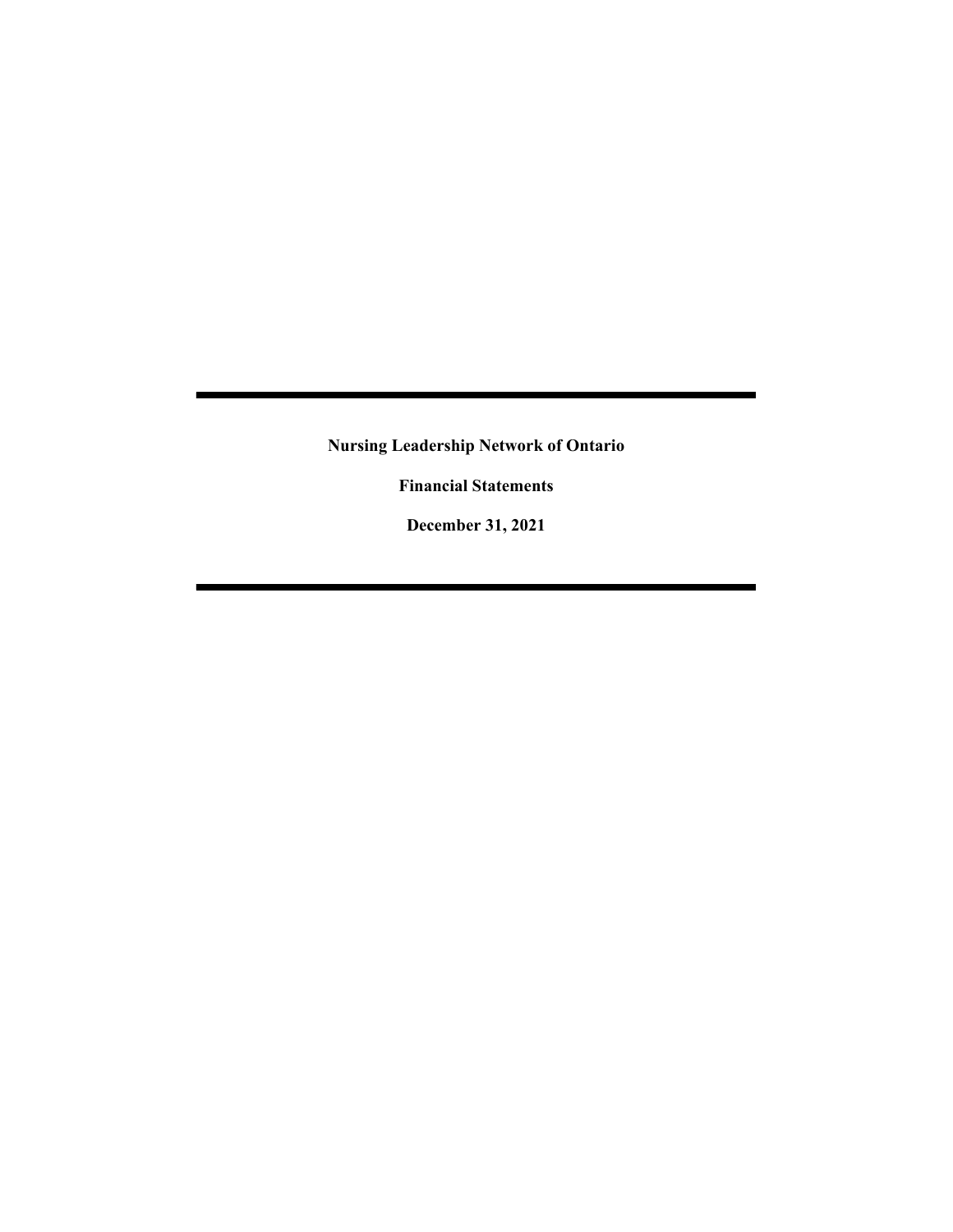

### **Compilation Engagement Report**

To the Management of Nursing Leadership Network of Ontario

On the basis of information provided by management, I have compiled the balance sheet of Nursing Leadership Network of Ontario as at December 31, 2021 and the statement of income and changes in net assets for the year then ended, and Note 1, which describes the basis of accounting applied in the preparation of the compiled financial information.

Management is responsible for the accompanying financial information, including the accuracy and completeness of the underlying information used to compile it and the selection of the basis of accounting.

I performed this engagement in accordance with Canadian Standards on Related Services (CSRS) 4200, Compilation Engagements, which requires me to comply with the relevant ethical requirements. My responsibility is to assist management in the preparation of the financial information.

I did not performed an audit engagement or a review engagement, nor was I required to perform procedures to verify the accuracy or completeness of the information provided by management. Accordingly, I do not express an audit opinion or a review conclusion, or provide any form of assurance on the financial information.

Readers are cautioned that these statements may not be appropriate for their purposes.

Kade

Markham, Ontario Chartered Professional Accountant April 13, 2022 Licensed Public Accountant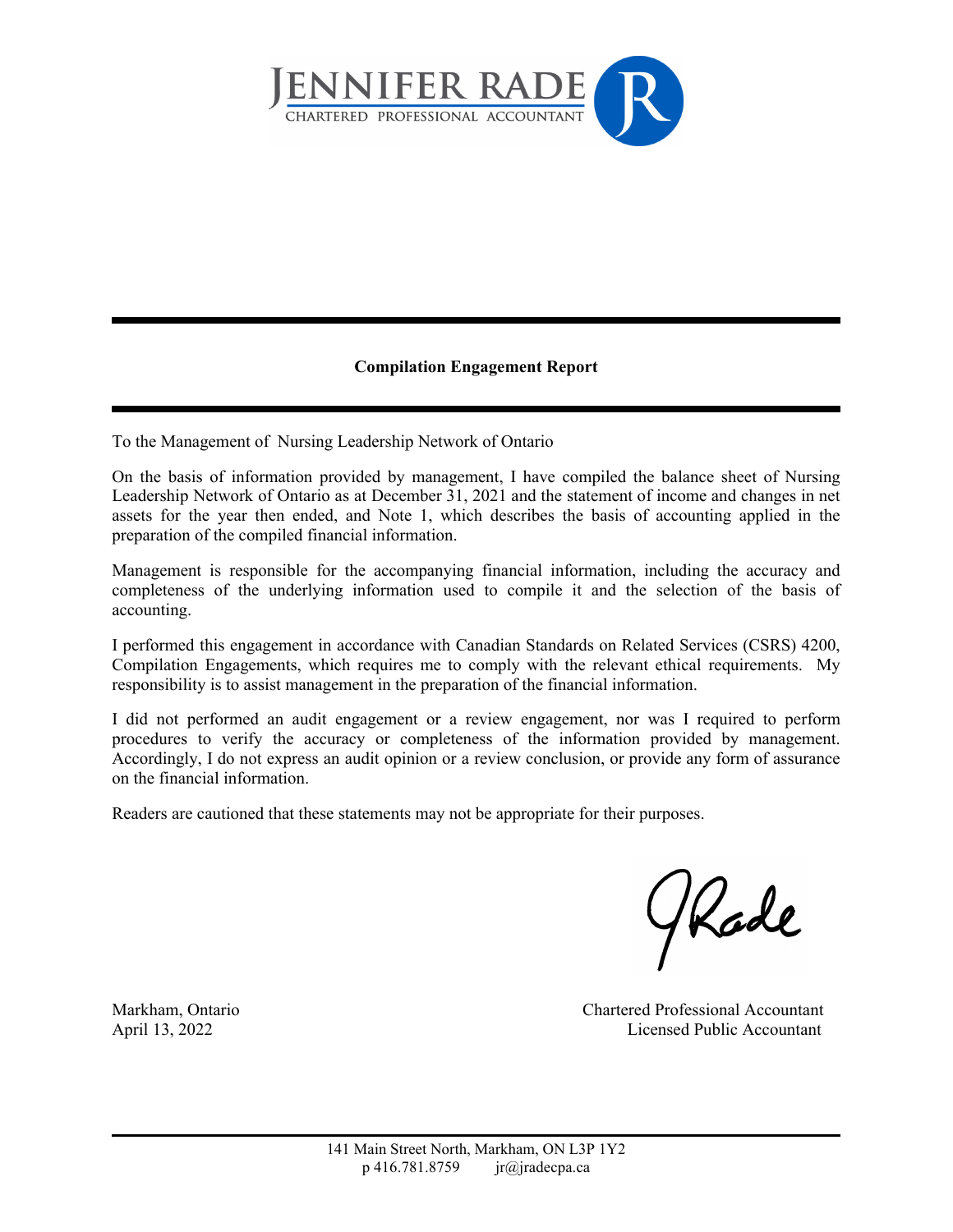### **Statement of Financial Position**

### **As at December 31, 2021**

|                                                                                                                           | 2021<br>2020                         |    |                         |
|---------------------------------------------------------------------------------------------------------------------------|--------------------------------------|----|-------------------------|
| <b>Assets</b>                                                                                                             |                                      |    |                         |
| <b>Current</b><br>Cash<br>Guaranteed investment certificates<br>Accounts receivable<br>HST receivable<br>Prepaid expenses | \$<br>56,455<br>19,128<br>874<br>586 | \$ | 50,659<br>18,873<br>32  |
|                                                                                                                           | \$<br>77,043                         | \$ | 69,564                  |
| <b>Liabilities and Net Assets</b>                                                                                         |                                      |    |                         |
| <b>Current</b><br>Accounts payable and accrued charges<br>Deferred membership revenues                                    | \$<br>1,700<br>1,497<br>3,197        | \$ | 4,848<br>1,497<br>6,345 |
| Net assets                                                                                                                | 73,846                               |    | 63,219                  |
|                                                                                                                           | \$<br>77,043                         | \$ | 69,564                  |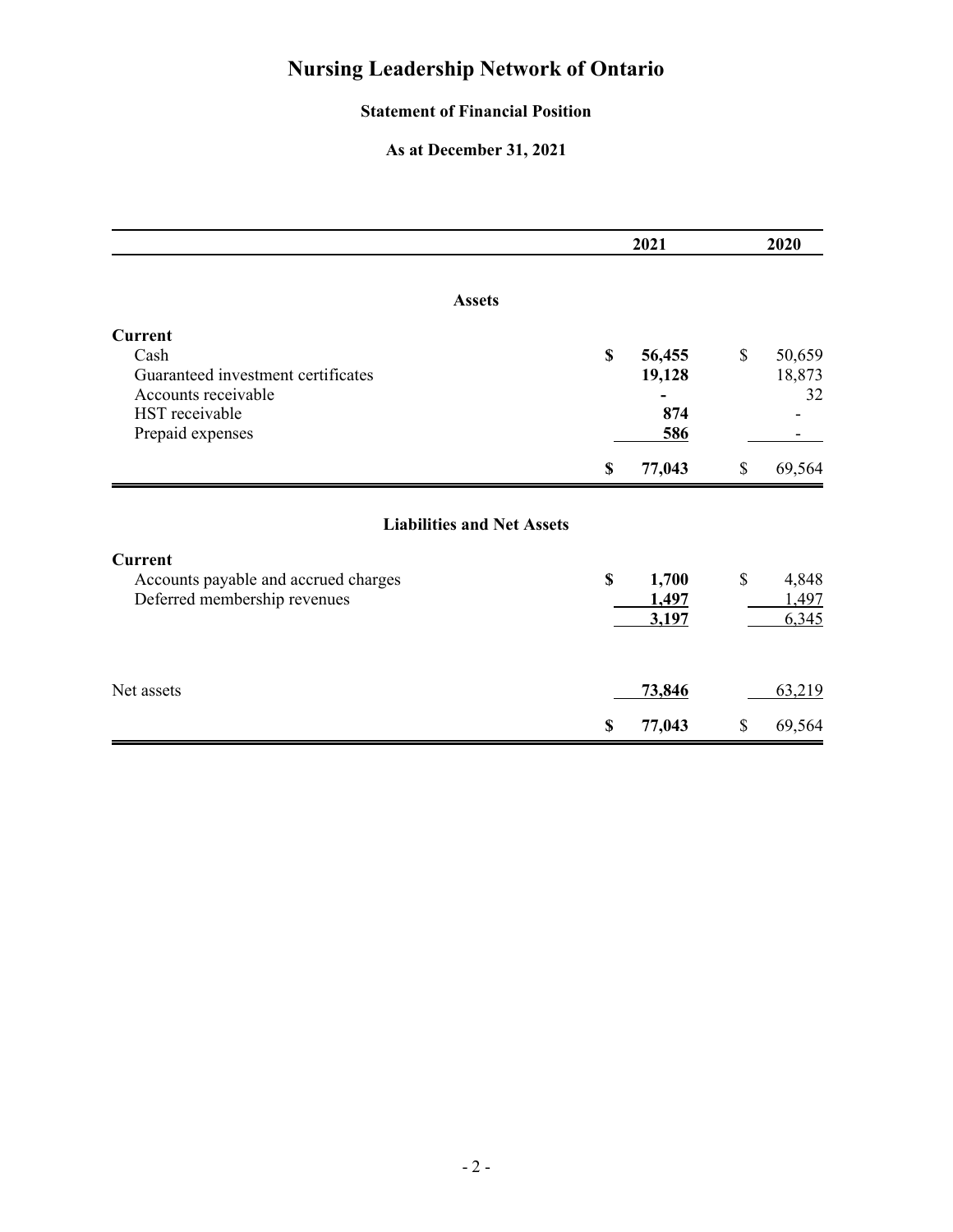### **Statement of Income and Changes in Net Assets**

## **For the Year Ended December 31, 2021**

|                                            | 2021         | 2020         |  |
|--------------------------------------------|--------------|--------------|--|
| Revenue                                    |              |              |  |
| Membership                                 | \$<br>32,455 | \$<br>34,030 |  |
| Other                                      | 390          | 850          |  |
| Interest                                   | 255          | 354          |  |
|                                            | 33,100       | 35,234       |  |
| <b>Expenses</b>                            |              |              |  |
| <b>Association expenses</b>                |              |              |  |
| Webinar management costs                   | 6,750        |              |  |
| Association management fees                | 4,665        | 6,000        |  |
| <b>Educational</b> support                 | 4,000        | 4,381        |  |
| Website, marketing and promotion           | 2,665        | 575          |  |
| Professional fees                          | 1,950        | 1,500        |  |
| Office and general                         | 938          | 715          |  |
| <b>Bank</b> charges                        | 600          | 661          |  |
| Insurance                                  | 586          | 967          |  |
| Mailchimp fees                             | 265          | 1,243        |  |
| Credit card discounts                      | 54           | 2,023        |  |
| Webinar                                    |              | 3,476        |  |
| Board travel, accommodation and conference |              | 488          |  |
|                                            | 22,473       | 20,786       |  |
| <b>Conference expenses</b>                 |              |              |  |
| Conference management fees                 |              | 6,599        |  |
| Print and productions                      |              | <u>352</u>   |  |
|                                            |              | 8,194        |  |
| <b>Total expenses</b>                      | 22,473       | 28,980       |  |
| <b>Excess of Revenues</b>                  |              |              |  |
| <b>Over Expenses for the Year</b>          | 10,627       | 6,254        |  |
| Net assets, beginning of the year          | 63,219       | 56,965       |  |
| Net assets, end of the year                | \$<br>73,846 | \$<br>63,219 |  |